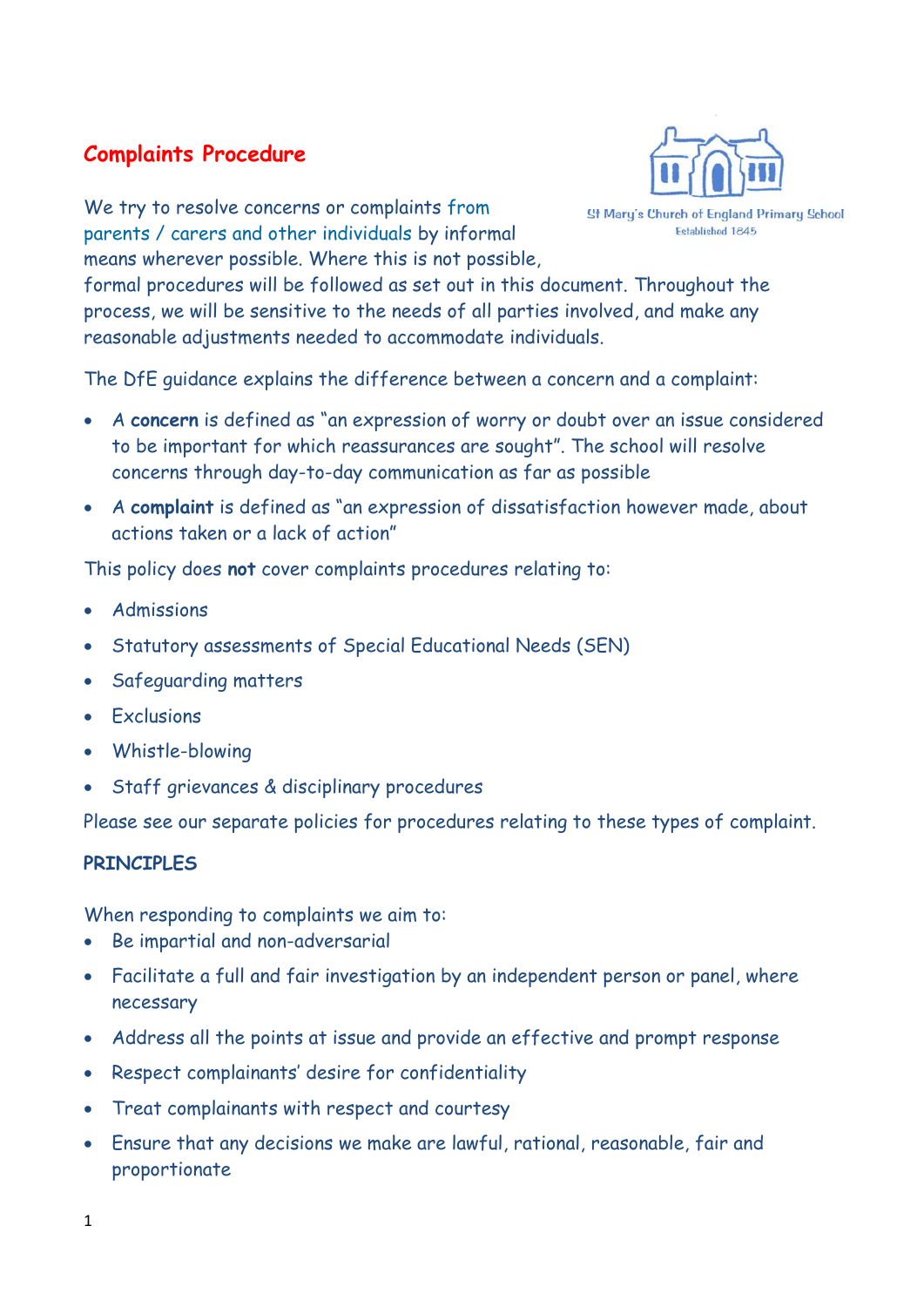- Keep complainants informed of the progress of the complaints process
- Consider how the complaint can feed into school improvement

When investigating a complaint, we will try to clarify: WHAT has happened, WHO was involved, and WHAT the complainant feels would put things right

## **TIMESCALES**

The complainant should raise the complaint as soon as possible and must raise the complaint within one month of the incident. If the complaint is about a series of related incidents, they must raise the complaint within one month of the last incident.

We will consider exceptions to this time frame in circumstances where there were valid reasons for not making a complaint at that time and the complaint can still be investigated in a fair manner for all involved.

When complaints are made out of term time, we will consider them to have been received on the next school day.

## **STAGES OF COMPLAINT (except for those against the Principal or governors)**

#### **1.Informal**

The school will take informal concerns seriously and make every effort to resolve the matter quickly. It may be the case that the provision or clarification of information will resolve the issue. The complainant should raise the complaint as soon as possible with the relevant member of staff or the Principal, either in person or by letter, telephone or email.

The school will acknowledge informal concerns within 3 school days, investigate and provide a response within a further 3 school days. The informal stage will involve a meeting between the complainant and the Principal. If the complaint is not resolved informally, the complainant can escalate it to a formal complaint.

#### **2. Formal**

Formal complaints can be raised: by letter or e-mail, over the phone, or in person

The complainant should provide details such as relevant dates, times, and the names of witnesses of events, alongside copies of any relevant documents, and what they feel would resolve the complaint.

The Principal will call a meeting to clarify concerns and seek a resolution. The complainant may be accompanied to this meeting and should inform the school of the identity of their companion in advance.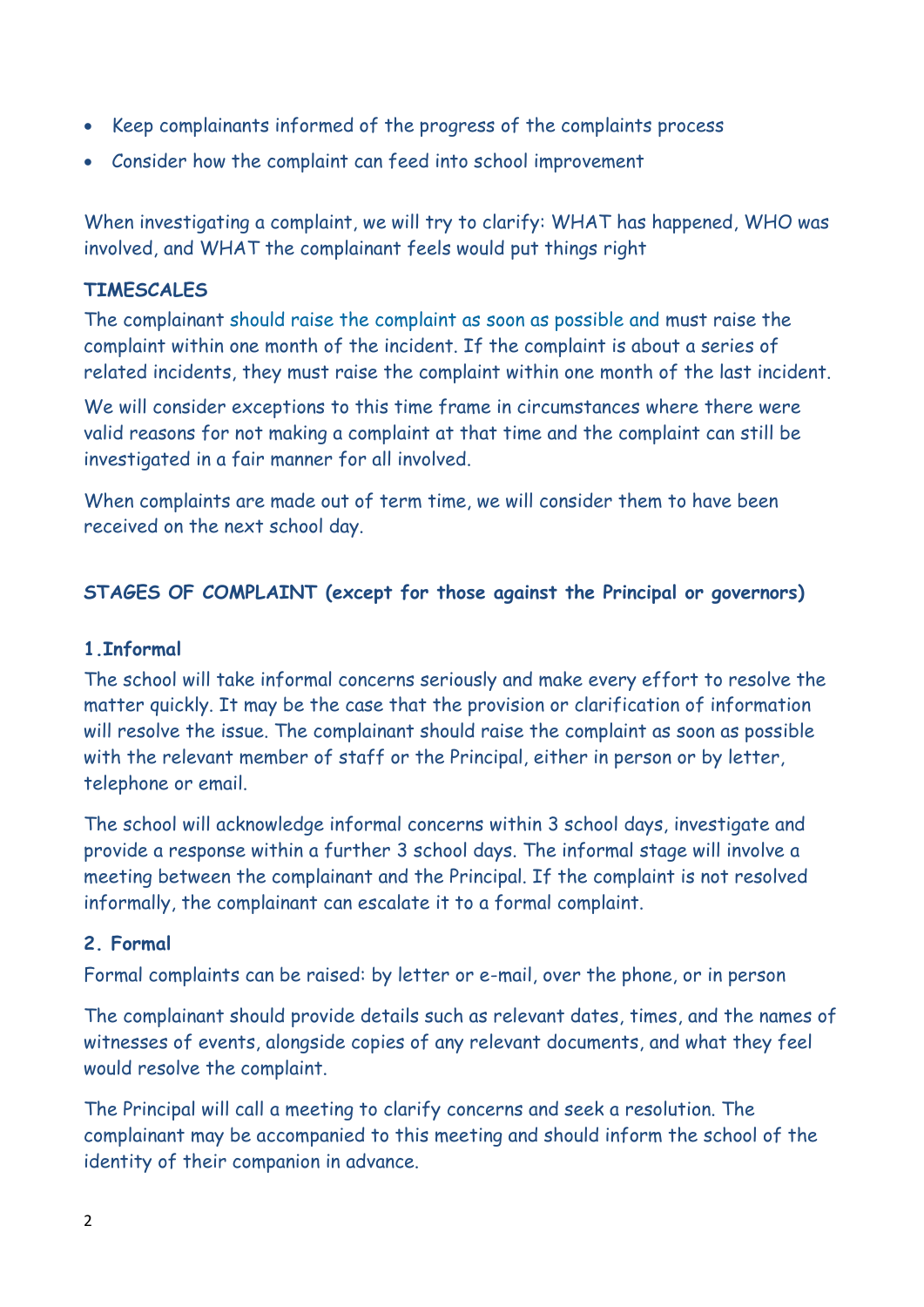In certain circumstances, the school may need to refuse a request for a particular individual to attend any such meeting – for example, if there is a conflict of interest. If this is the case, the school will notify the complainant as soon as they are aware, so that the complainant has the opportunity to arrange alternative accompaniment.

The Principal will then conduct their own investigation. The written conclusion of this investigation will be sent to the complainant within 5 school days.

If the complainant wishes to proceed to the next stage of the procedure, they should inform the clerk to the governing board within 5 school days. The clerk will need the details of the complaint as set out above, as well as details from the complainant on how they feel the previous stage of the procedure has not addressed their complaint sufficiently, and what they feel would resolve the complaint.

# **3. Review panel**

The panel will be set up involving three governors or board members who were not previously involved with the matters detailed in the complaint. At least one panel member must not be a governor or member of staff. The panel will have access to the existing record of the complaint's progress. The complainant must have reasonable notice of the date of the review panel; however, the review panel reserves the right to convene at their convenience rather than that of the complainant.

At the review panel meeting, the complainant and representatives from the school, as appropriate, will be present. The complainant must be allowed to attend the panel hearing and be accompanied if they wish. At the meeting, each individual will have the opportunity to give statements and present their evidence, and witnesses will be called, as appropriate, to present their evidence. The panel, the complainant and the school representative(s) will be given the chance to ask and reply to questions. Once the cases have been presented, all but the panel will be asked to leave and evidence will then be considered.

The panel will then put together its findings (whether to dismiss or uphold the complaint) and what, if any, action should be taken. The panel will also provide copies of the minutes of the hearing and the findings and recommendations to the complainant and, where relevant, the individual who is the subject of the complaint, and make a copy available for inspection to the Principal and governors.

The school will inform those involved of the decision in writing within 5 school days.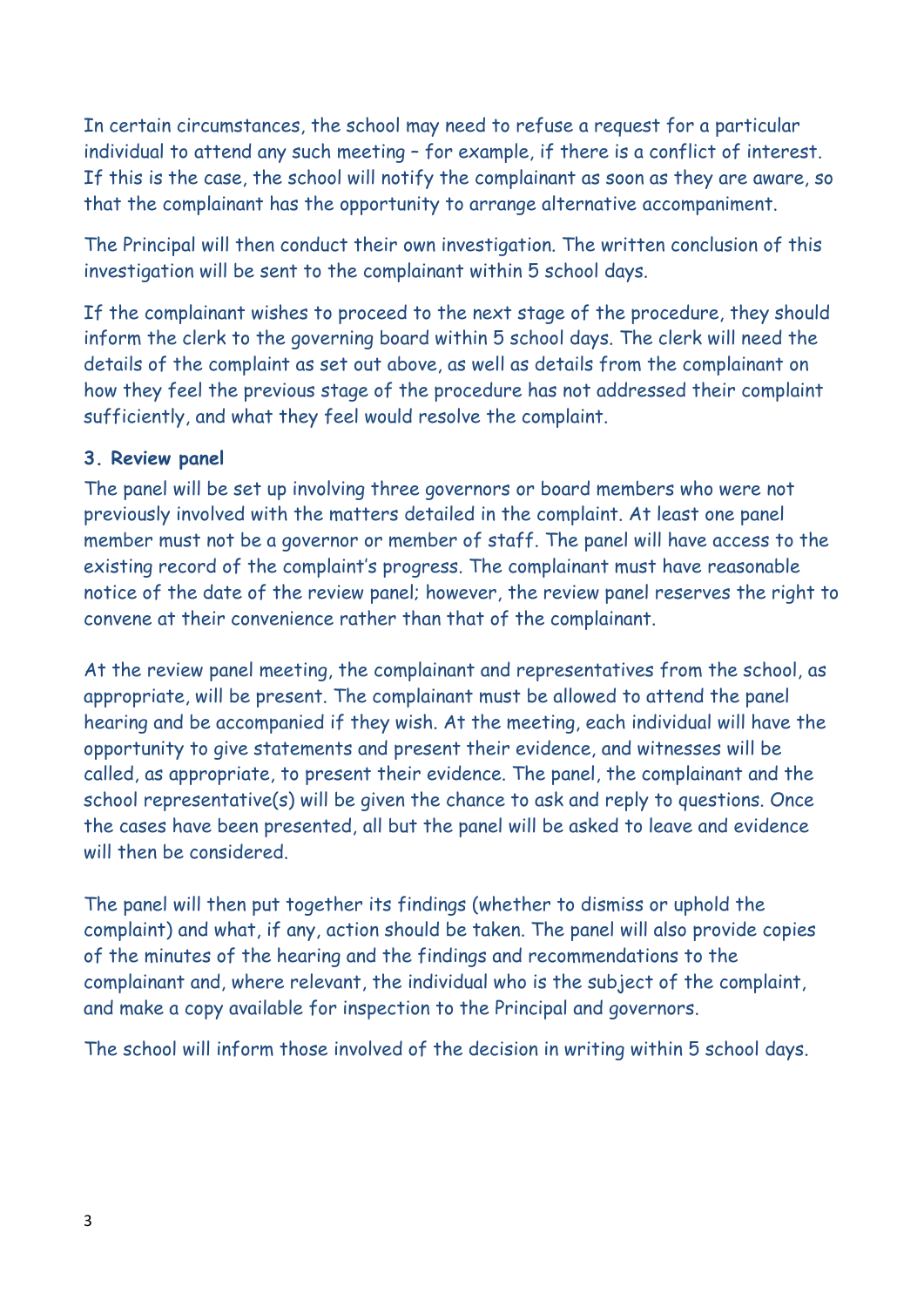# **STAGES OF COMPLAINTS AGAINST THE PRINCIPAL, A GOVERNOR OR THE GOVERNING BODY**

# **1. Informal**

Complaints made against the Principal or any member of the governing board should be directed to the clerk to the governing board in the first instance. If the complaint is about the Principal or one member of the governing board (including the chair or vicechair), a suitably-skilled and impartial governor will carry out the steps as described previously.

# **2. Formal**

If the complaint is jointly about the chair and vice-chair, the entire governing board or the majority of the governing board, an independent investigator will carry out the steps. They will be appointed by the governing board or Diocese and will write a formal response at the end of their investigation.

## **3. Review panel**

If the complaint is jointly about the chair and vice-chair, the entire governing board or the majority of the governing board, a committee of independent governors will hear the complaint. They will be sourced from local schools and they will carry out the steps as described above.

## **WITHDRAWING A COMPLAINT**

A complaint may be withdrawn in writing at any stage of the process.

## **ESCALATING COMPLAINTS AFTER THIS**

If the complainant is unsatisfied with the outcome of the school's complaints procedure, they can refer their complaint to the Education and Skills Funding Agency (ESFA).

The ESFA cannot change the School's decision about a complaint. Its role is to make sure the School handles your complaint properly.

The ESFA will only be able to consider your complaint if you can provide evidence that the School did not provide a copy of its complaints procedure when requested, or the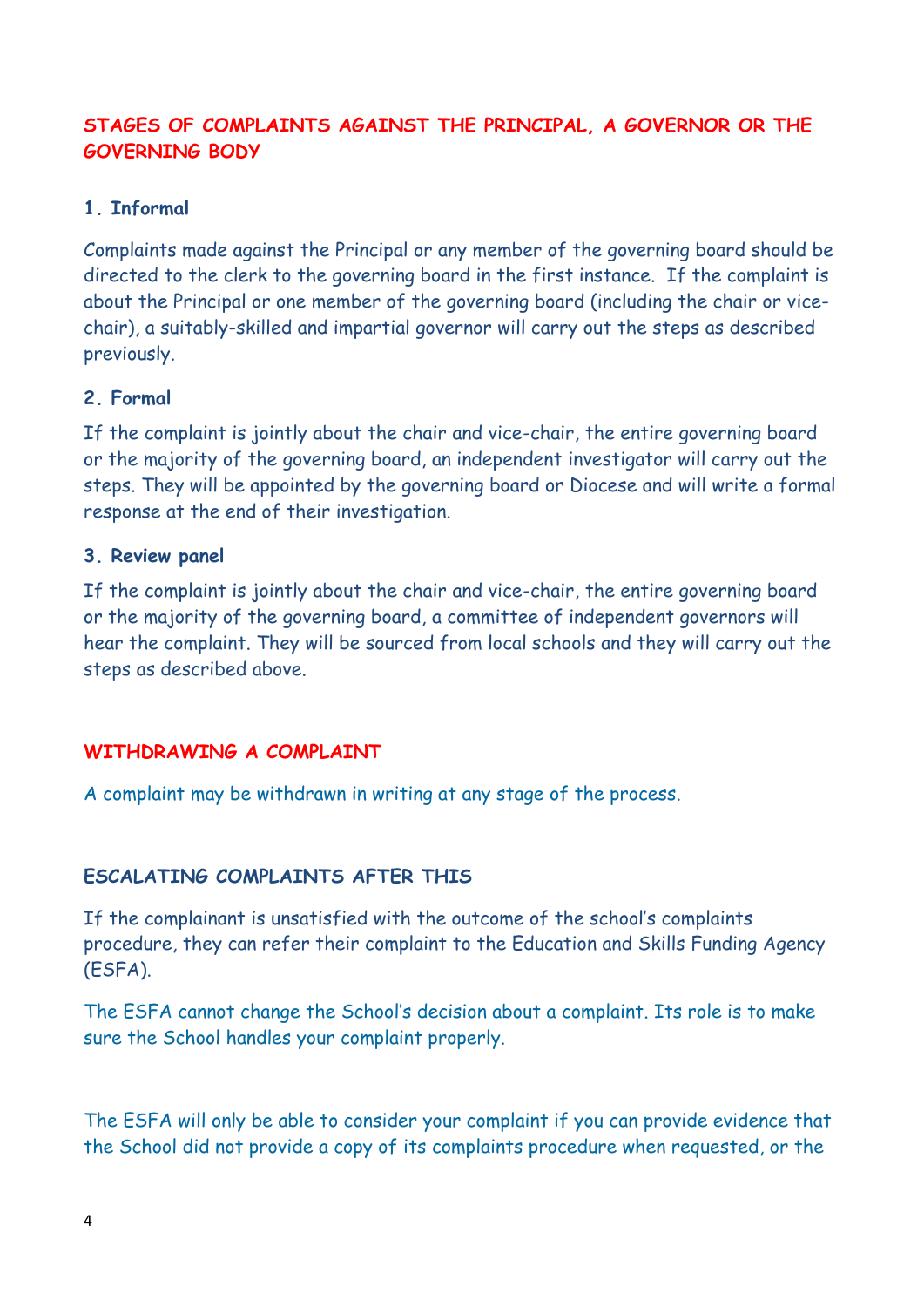procedure did not comply with statutory regulations, or that the published complaints procedure was not followed or completed.

The ESFA is not able to overturn the governing body's decision or re-investigate your original complaint or review the accuracy of minutes taken or documents provided.

Similarly, the ESFA has no power to order the academy to pay you compensation, direct the academy to discipline / exclude pupils, force the academy to discipline / dismiss staff or instruct the academy to apologise to you.

For more information or to refer a complaint, see the following webpage:

https://www.gov.uk/government/publications/complain-about-an-academy/complainabout-an-academy

or write to:

ESFA – Academies Complaint and Customer Insight Unit

Cheylesmore House

Quinton Road

Coventry

CV1 2WT

# **Persistent complaints**

Most complaints raised will be valid, and therefore we will treat them seriously. However, a complaint may become unreasonable if the person:

- Has made the same complaint before, and it's already been resolved by following the school's complaints procedure
- Makes a complaint that is obsessive, persistent, harassing, prolific, defamatory or repetitive
- Knowingly provides false information
- Insists on pursuing a complaint that is unfounded, or out of scope of the complaints procedure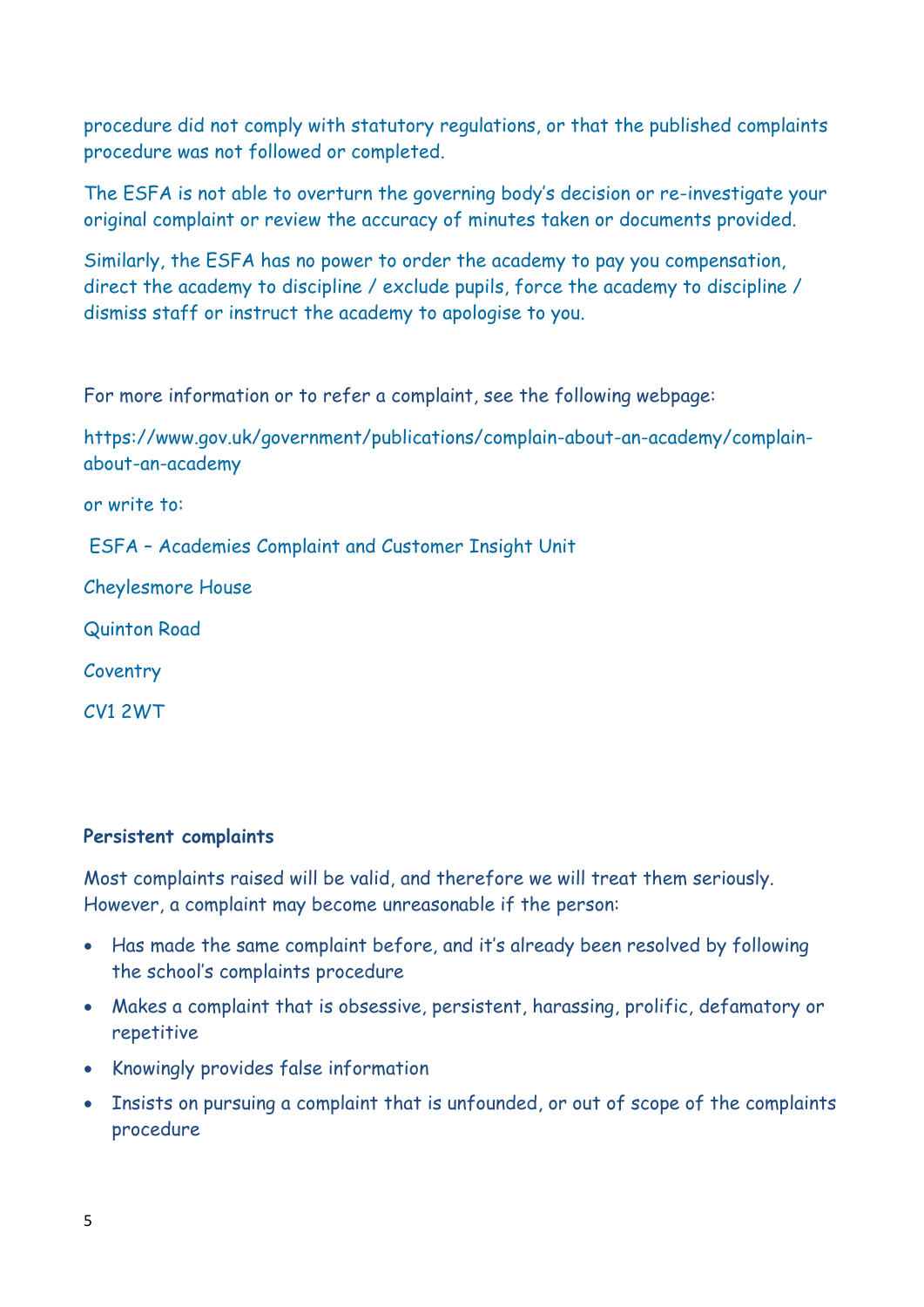- Pursues a valid complaint, but in an unreasonable manner e.g. refuses to articulate the complaint, refused to co-operate with this complaints procedure, or insists that the complaint is dealt with in ways that are incompatible with this procedure and the time frames it sets out
- Changes the basis of the complaint as the investigation goes on
- Makes a complaint designed to cause disruption, annoyance or excessive demands on school time
- Seeks unrealistic outcomes, or a solution that lacks any serious purpose or value

#### **Steps we will take**

We will take every reasonable step to address the complainant's concerns and give them a clear statement of our position and their options. IF the complainant continues to contact the school in a disruptive way, we may put communications strategies in place. We may:

- Give the complainant a single point of contact via an email address
- Limit the number of times the complainant can make contact, such as a fixed number per term
- **Stop responding:** when we believe we have taken all reasonable steps to help address their concerns. We will inform the individual that we intend to do so. We will also explain that we will still consider any new complaints they make.

In response to any serious incident of aggression or violence, we will immediately inform the police and communicate our actions in writing. This may include barring an individual from our school site.

#### **RECORD KEEPING**

The school will record the progress of all complaints, including information about actions taken at all stages, the stage at which the complaint was resolved, and the final outcome. The records will also include copies of letters and emails, and notes relating to meetings and phone calls.

This material will be treated as confidential and held centrally and will be viewed only by those involved in investigating the complaint or on the review panel.

This is except where the secretary of state (or someone acting on their behalf) or the complainant requests access to records of a complaint through a freedom of information (FOI) request or through a subject access request under the terms of the Data Protection Act, or where the material must be made available during a school inspection.